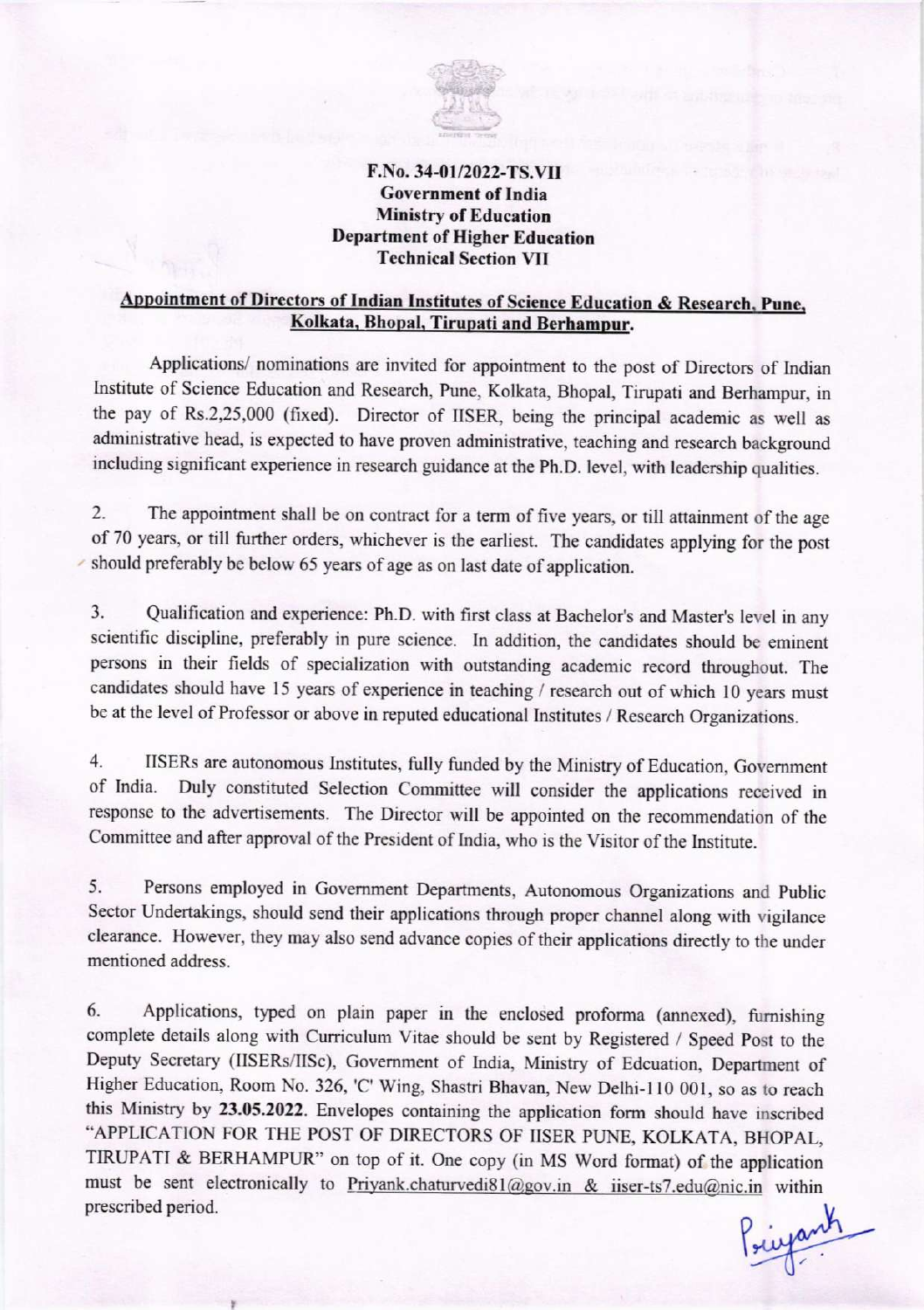Candidates should arrange to send Vigilance Clearance Certificates directly from their 7. present organizations to this Ministry at the above address.

It may please be noted that the applications found incomplete and those received after the 8. last date of receipt of applications, are liable to be rejected summarily.

the later of a charter completely the something street in the construction of the southern

(Privank Chaturvedi) Sause of a waitesty from Toylette the maintenance Deputy Secretary (IISERs) paying short the thorn in the case in the Ph.: 011-23388632 Email: Priyank.chaturvedi81@gov.in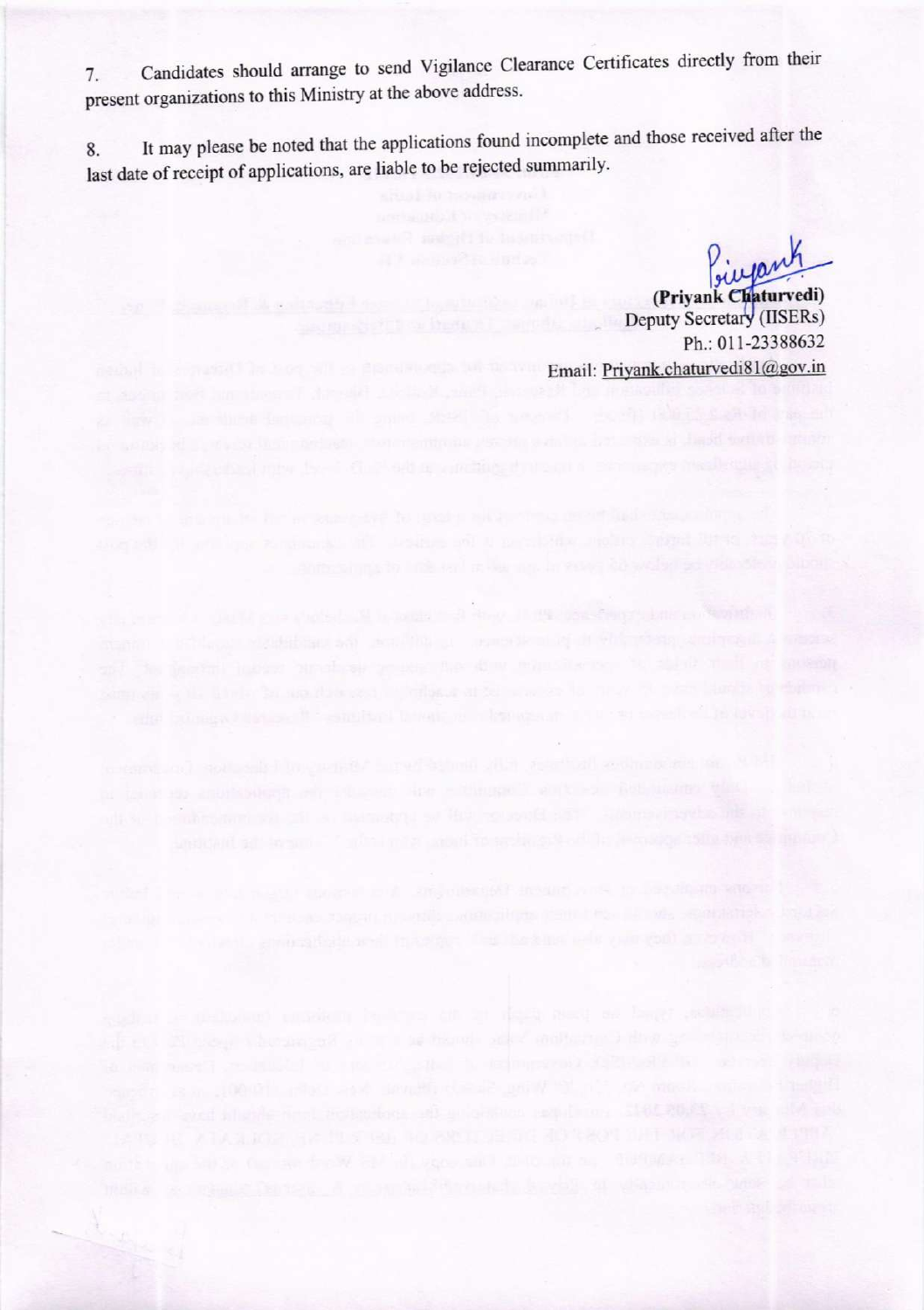## Format of Application for the post of Directors of Indian Institute of Science Education & Research (IISER), Pune, Kolkata, Bhopal, Tirupati and **Berhampur**

Post applied for:-

Affix the latest passport size photo

(Applicant is requested to type the information in the following format, and can addmore lines in the format wherever required.)

## 1. General Information of Applicant

| Name                              |                                                                                                                                                                                     |
|-----------------------------------|-------------------------------------------------------------------------------------------------------------------------------------------------------------------------------------|
| (In Capital Letters)              |                                                                                                                                                                                     |
| Date of Birth<br>(Day/Month/Year) | <b>PER TELEVISION</b>                                                                                                                                                               |
| And age on                        |                                                                                                                                                                                     |
| (last date of<br>application)     |                                                                                                                                                                                     |
| Correspondence<br><b>Address</b>  | the dealership of the Art Breakfast and                                                                                                                                             |
|                                   | $\mathcal{C} = \mathcal{C} \left( \mathcal{C} \left[ \begin{array}{cc} \mathcal{C} \left( \mathcal{C} \right) & \mathcal{C} \left( \mathcal{C} \right) \end{array} \right] \right)$ |
| Phone No.                         | Mobile No.:                                                                                                                                                                         |
|                                   | Landline No.:                                                                                                                                                                       |
| Email                             |                                                                                                                                                                                     |
|                                   |                                                                                                                                                                                     |

#### 2. Present Position

| a. | <b>Designation</b>        |  |
|----|---------------------------|--|
| b. | Organization              |  |
| c. | <b>Pay Scale</b>          |  |
| d. | Date of<br>appointment to |  |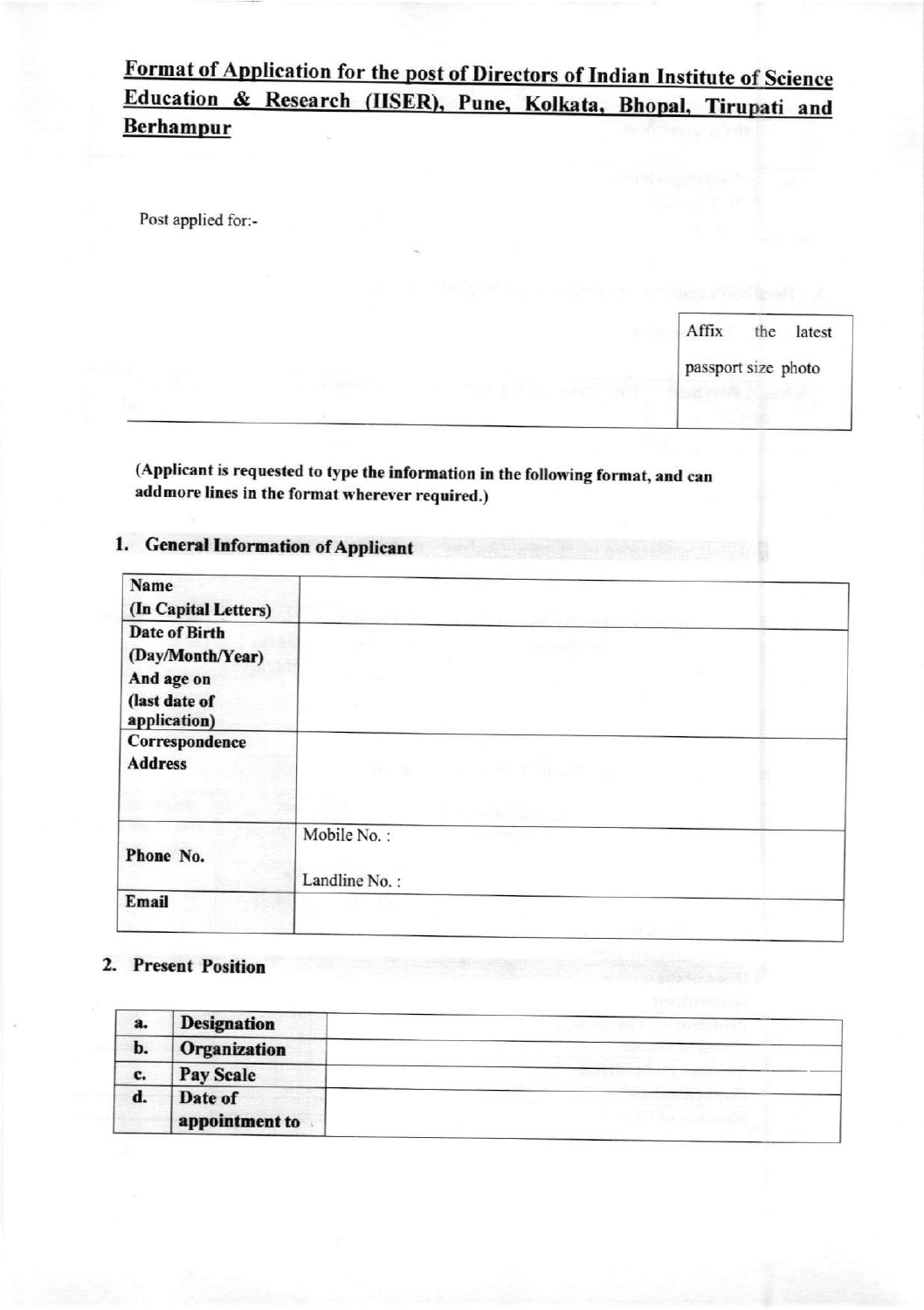|    | the present post         |  |
|----|--------------------------|--|
| e. | Total Experience         |  |
|    | (In Years and<br>Months) |  |

## 3. Details of experience possessed as per eligibility criteria:

## (10 years' Professorship)

| <b>S.No.</b> | Post held | Pay Scale | Organisation   Nature of duties | Experience<br>(In Years and<br><b>Months</b> ) |
|--------------|-----------|-----------|---------------------------------|------------------------------------------------|
|              |           |           |                                 |                                                |

# 4. Educational Qualification (In chronological order from latest to Graduationlevel)

| <b>S.No.</b> | <b>Qualification</b> | University/<br><b>Institution</b> | Year | Subject(s) $/$<br>Topic(s) | $%$ of<br>marks<br>obtained | <b>Distinctions</b><br>etc. |  |
|--------------|----------------------|-----------------------------------|------|----------------------------|-----------------------------|-----------------------------|--|
|              |                      |                                   |      |                            |                             |                             |  |

## 5. Administrative Experience/Post(s) & responsibilities held

| S.<br>No. | Post                                               | Organization/<br><b>University</b> |                | <b>Duration</b> | <b>Experience</b><br>(In Years and<br><b>Months</b> ) |
|-----------|----------------------------------------------------|------------------------------------|----------------|-----------------|-------------------------------------------------------|
|           |                                                    |                                    | From<br>(Date) | To<br>(Date)    |                                                       |
| 1.        | <b>Deputy Director</b>                             |                                    |                |                 |                                                       |
| 2.        | <b>Dean/Associate Dean</b>                         |                                    |                |                 |                                                       |
| 3         | Head of the<br>Department                          |                                    |                |                 |                                                       |
| 4.        | Professor-in-charge &<br>Wardenship etc.           |                                    |                |                 |                                                       |
| 5.        | <b>Member of Academic</b><br><b>Council/Senate</b> |                                    |                |                 |                                                       |
| 6.        | <b>Member of Executive</b>                         |                                    |                |                 |                                                       |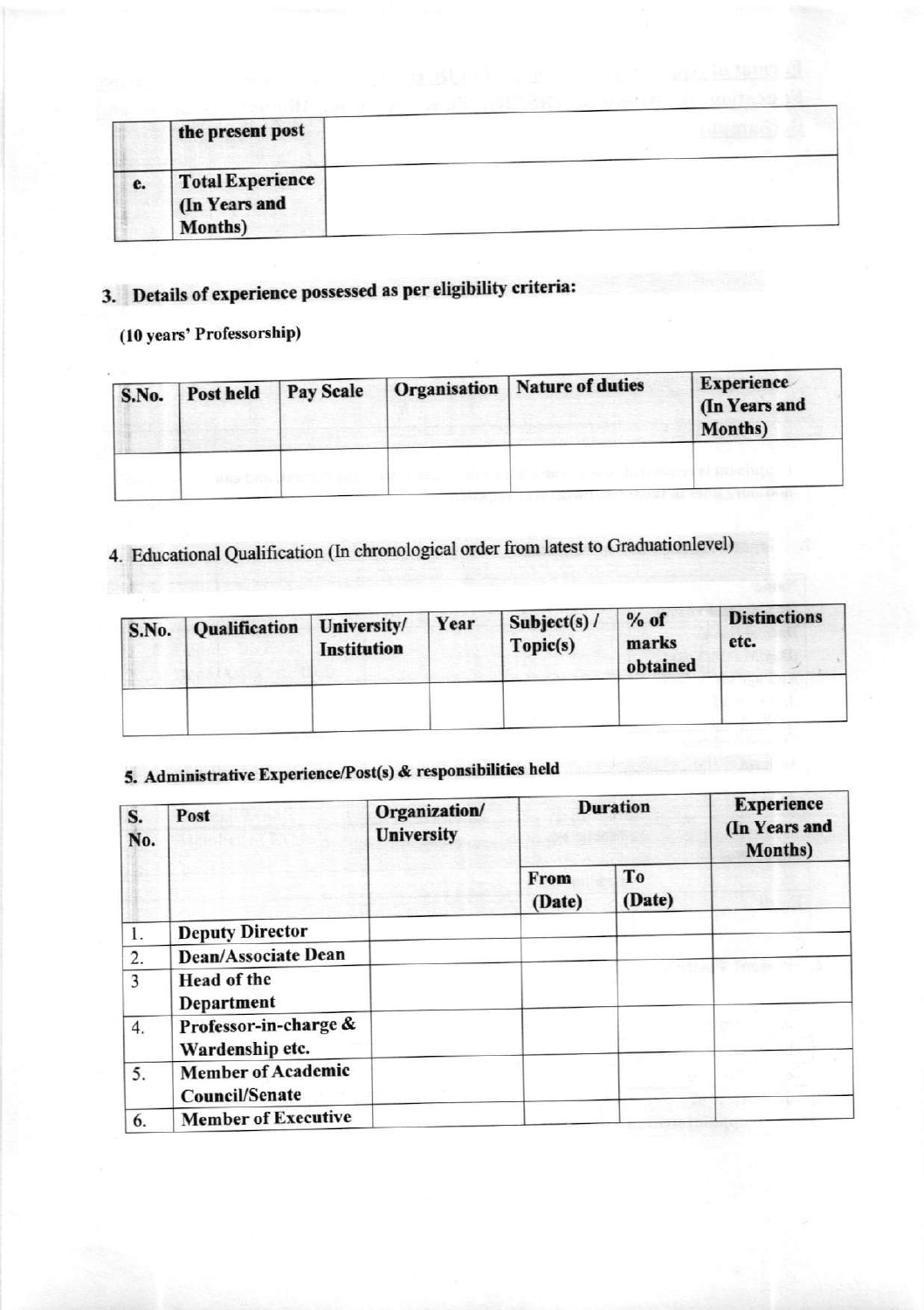|      | Council/BoG                                                        |  |  |
|------|--------------------------------------------------------------------|--|--|
|      | <b>Member of</b><br><b>Professional/</b><br><b>Academic Bodies</b> |  |  |
| ' გ. | <b>Others (Specify)</b>                                            |  |  |

### 6. (a) Academic/Teaching Experience & responsibilities (In chronological order fromlatest to oldest)

| S. No. | Post | Organization/<br><b>University</b> | <b>Duration</b> | <b>Experience</b><br>(In Years<br>and<br><b>Months</b> ) |  |
|--------|------|------------------------------------|-----------------|----------------------------------------------------------|--|
|        |      |                                    | From<br>(Date)  | To<br>(Date)                                             |  |
|        |      |                                    |                 |                                                          |  |

#### (b) Involvement with formulation of academic programmes:

| S.No. | <b>Nomenclature of Innovative Academic</b> | Date of approval by | Year of      |
|-------|--------------------------------------------|---------------------|--------------|
|       | <b>Programmes formulated</b>               | <b>Senate</b>       | Introduction |
|       |                                            |                     |              |

## (c) Important MoUs formulated for academic collaborations:

| S. No. MoUs formulated | <b>Name of Agencies/Departments</b><br>involved | <b>Year of MoU</b> |
|------------------------|-------------------------------------------------|--------------------|
|                        |                                                 |                    |

#### (d) Position of Chairs (held)

| S.  | <b>Name of Chair</b> | <b>Name of Agencies/Departments</b> | Period of holding |
|-----|----------------------|-------------------------------------|-------------------|
| No. |                      | involved                            | the Chair         |
|     |                      |                                     |                   |
|     |                      |                                     |                   |

#### 7. International academic Exposure, if any

| <b>S.</b> | Post/ | Organization/<br><b>Assignment</b> Institute | Area of<br><b>Assignment</b> | <b>Duration</b> |    |                             |
|-----------|-------|----------------------------------------------|------------------------------|-----------------|----|-----------------------------|
| No.       |       |                                              |                              | From            | To | In Years &<br><b>Months</b> |
|           |       |                                              |                              |                 |    |                             |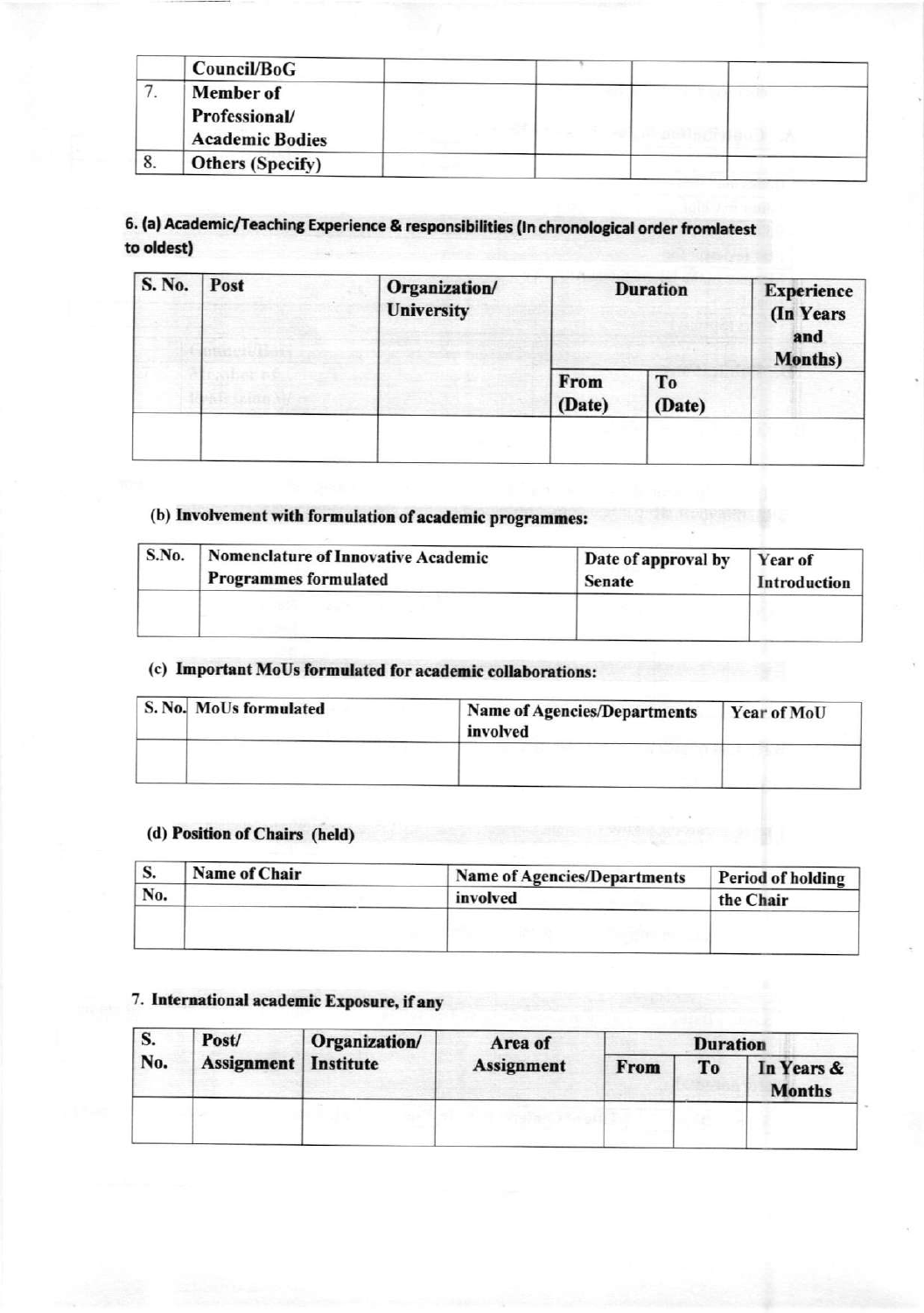### 8. Scholarly achievements:

## A. Contribution to Journals and Books:

| $\sim$                               | <b>Details</b>  |
|--------------------------------------|-----------------|
| Books authored                       |                 |
| Editor in Chief                      |                 |
| Editorships                          |                 |
| Peer reviewer for                    |                 |
| Member of the International Advisory | an Tark British |
| Board                                |                 |
| Others (Specify)                     |                 |

#### B. Publications

#### B.I Kindly indicate H-lndex:

B.II Kindly provide list of scholarly publications in recognised professional and/or academic joumals:

Total Publications: .............

| S.No. Date | Title | Name of journal | Refereed<br>journal or<br>not | Number of<br><b>Citations</b><br>(where possible) |
|------------|-------|-----------------|-------------------------------|---------------------------------------------------|
|            |       |                 |                               |                                                   |

B.III List of articles in popular magazines or newspapers

Total Articles

| S.No. Date | Title | Name of Magazine/<br>Newspaper |
|------------|-------|--------------------------------|
|            |       |                                |

C. Participation and scholarly presentatioos in conferences:

National

| S.No. | Date | Title of Conference or Institution | Title/Subject of presentation (if made) |
|-------|------|------------------------------------|-----------------------------------------|
|       |      |                                    |                                         |

International

| S.No. | Date | Title of Conference or Institution | Title/Subject of presentation (if made) |
|-------|------|------------------------------------|-----------------------------------------|
|       |      |                                    |                                         |
|       |      |                                    |                                         |
|       |      |                                    |                                         |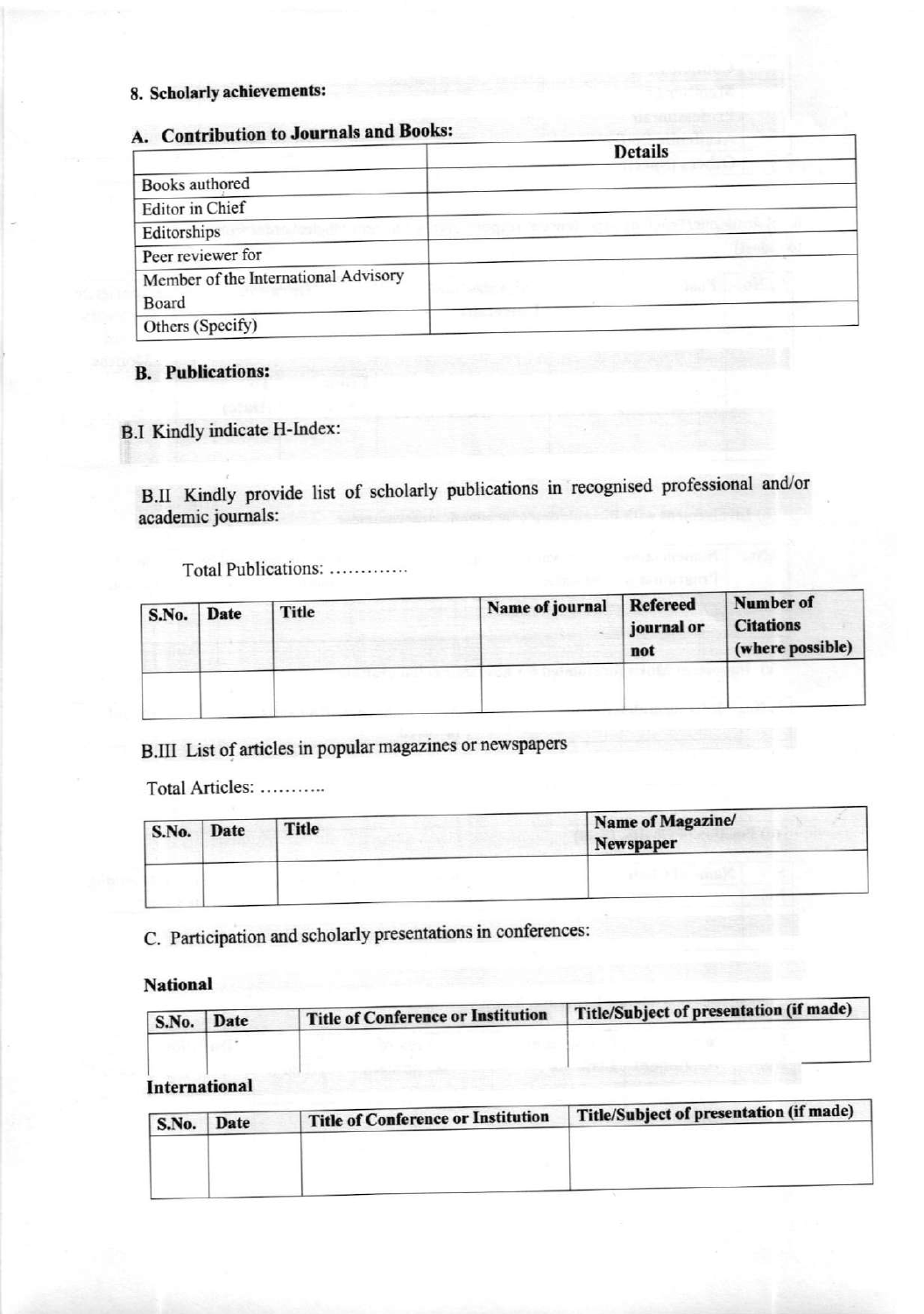D. Participation and contribution in National/International Fora in the area of your academic and professional expertise

|                                |               | Number(s) |  |
|--------------------------------|---------------|-----------|--|
| Plenary Lectures/Invited Talks | International |           |  |
|                                | National      |           |  |
| Congresses attended            | International |           |  |
|                                | National      |           |  |
| Examinership etc.              | International |           |  |
|                                | National      |           |  |
| Others (Specify)               | International |           |  |
|                                | National      |           |  |

9. Research Projects:

| S.No. Client/Organisation's<br>name | Nature of project | <b>Duration of</b><br>project | Amountof<br>grant<br>(Rupees) |
|-------------------------------------|-------------------|-------------------------------|-------------------------------|
|                                     |                   |                               |                               |

ă

### 10. Honours / Awards & Fellowships for Outstanding Work:

| S.<br>No. | Name of<br><b>Award/Fellowship</b><br>etc. | <b>Elected/Honorary</b><br><b>Fellow</b> | Awarded by Year of Award |
|-----------|--------------------------------------------|------------------------------------------|--------------------------|
|           |                                            |                                          |                          |

#### Membership of Societies and their names  $11.(a).$

| S.No. | Membership of Societies and their names |
|-------|-----------------------------------------|
|       |                                         |
|       |                                         |

## 12. No. of Research Scholars successfully guided:

| Name of Programme | Awarded (No.) (Under-progress not to be included) |
|-------------------|---------------------------------------------------|
|                   |                                                   |

#### 13(a) No. of Patents (Awarded/filed) :

## 14. Strengths (justification in support of your candidature) (in 100 words)